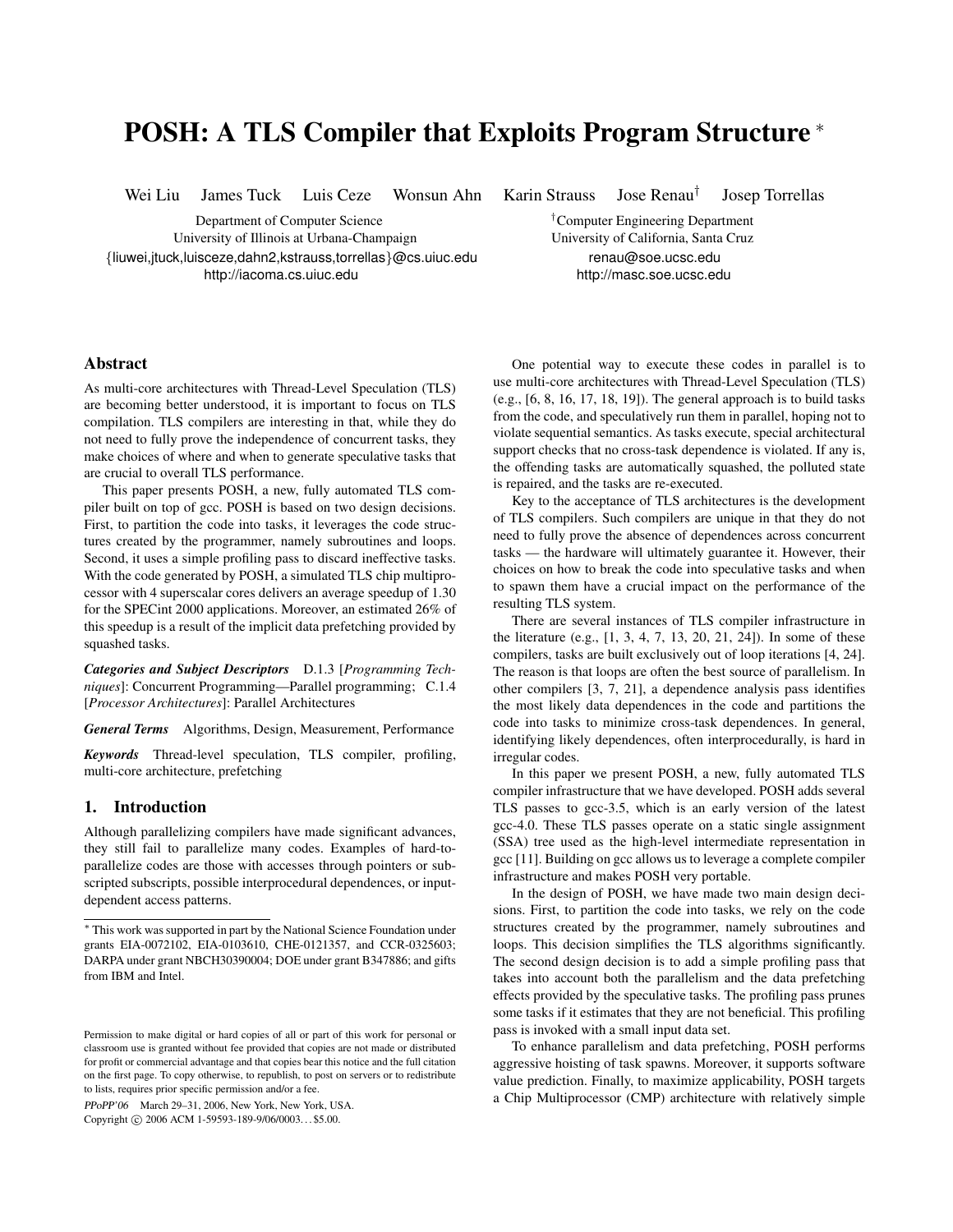TLS hardware. In particular, it assumes that processors can only communicate through shared memory.

Overall, the contributions of this paper are as follows:

- We present POSH, a complete TLS compiler infrastructure. Two main characteristics of POSH are that it leverages the code structure (loop iterations and subroutines of any nesting level) to generate tasks, and that it uses a profiling pass to discard ineffective tasks.
- We show that, through speculative parallelization, POSH can significantly speed-up applications that are very hard to analyze. Specifically, whole SPECint 2000 applications running on a simulated TLS CMP with 4 superscalar cores are sped up by 1.30 on average.
- We perform a detailed characterization of speedup sources and task behavior. We find that, for best performance, both subroutine and loop iteration parallelism should be exploited. Moreover, an estimated 26% of the TLS speedup is a result of the implicit data prefetching provided by squashed tasks. Finally, both task profiling and value prediction contribute to the speedups.

This paper is organized as follows. Section 2 gives some background on TLS; Section 3 gives an overview of POSH; Section 4 describes the main algorithms and design issues in POSH; Section 5 and Section 6 evaluate POSH; Section 7 discusses related work, and Section 8 concludes.

# **2. Background on TLS**

A TLS compiler breaks a hard-to-analyze sequential code into tasks, and speculatively executes them in parallel, hoping not to violate sequential semantics (e.g., [1, 3, 4, 7, 13, 20, 21, 24]). The control flow of the sequential code imposes a control dependence relation between the tasks. This relation establishes an order of the tasks, and we can use the terms predecessor and successor to express this order. The sequential code also yields a data dependence relation on the memory accesses issued by the different tasks that parallel execution cannot violate.

A task is *speculative* when it may perform or may have performed operations that violate data or control dependences with its predecessor tasks. When a non-speculative task finishes execution, it is ready to *commit*. The role of commit is to inform the rest of the system that the data generated by the task are now part of the safe, non-speculative program state. Among other operations, committing always involves passing the non-speculative status to a successor task. Tasks must commit in strict order from predecessor to successor. If a task reaches its end and is still speculative, it cannot commit until it acquires non-speculative status.

As tasks execute in parallel, the system must identify any violations of cross-task data dependences. Typically, this is done with special hardware support that tracks, for each individual task, the data written and the data read without first writing it. A data dependence violation is flagged when a task modifies a datum that may have been loaded earlier by a successor task. At this point, the consumer task is *squashed* and all the state that it has produced is discarded. Its successor tasks are also squashed. Then, the task is re-executed.

TLS architectures can discard the state produced by a speculative task and re-start the task thanks to special hardware that buffers all speculative modifications, and a checkpointing mechanism that enables rollback. Discussion of such hardware (e.g. [6, 8, 16, 17, 18, 19]) is beyond this paper's scope. Note that, thanks to these buffers, anti and output dependences across tasks do not cause squashes.

# **3. Overview of POSH**

The POSH framework is composed of two parts closely tied together: a compiler and a profiler (Figure 1). The compiler performs task selection, inserts task spawn points, and generates the code. The profiler is a simple software module that provides feedback to the compiler to improve task selection.



**Figure 1.** Structure of the POSH framework.

### **3.1 Target TLS Hardware Assumptions**

POSH makes several assumptions on the target TLS hardware, including how live-ins are passed to tasks, how dependences are enforced between tasks, and how tasks are created and terminated. First, POSH does not assume any special hardware support to transfer registers between tasks — all live-ins to a task must be passed through memory. This model corresponds to a standard CMP, where the different cores only communicate through memory. Consequently, it is the responsibility of POSH to guarantee that any value in a register that may be needed by any successor task is written to memory. Second, POSH assumes that the hardware will detect data dependence violations through memory, and will squash and restart tasks accordingly, as is the norm in most TLS architectures proposed.

Finally, POSH assumes an ISA with *spawn* and *commit* instructions to initiate and to successfully complete a task, respectively. The spawn instruction takes as an argument the address of the first instruction in the child task. Execution of the spawn instruction initiates the child task in an idle processor. Execution of the commit instruction indicates to the hardware that the task has completed its work. It is the job of the compiler to insert the spawn and commit instructions.

#### **3.2 Compiler Phases**

There are three main compiler phases: *Task Selection*, *Spawn Hoisting*, and *Task Refinement* (Figure 1). In the task selection phase, POSH identifies as tasks many subroutines, subroutine continuations, loop iterations, and loop continuations. By subroutine or loop continuation, we mean the code that follows the subroutine or loop, respectively. All these programmer-generated structures are taken as hints to delineate code sections with a relatively independent and sizable amount of work. For each task, POSH identifies the instruction where it begins (*begin point*). Because the begin point of one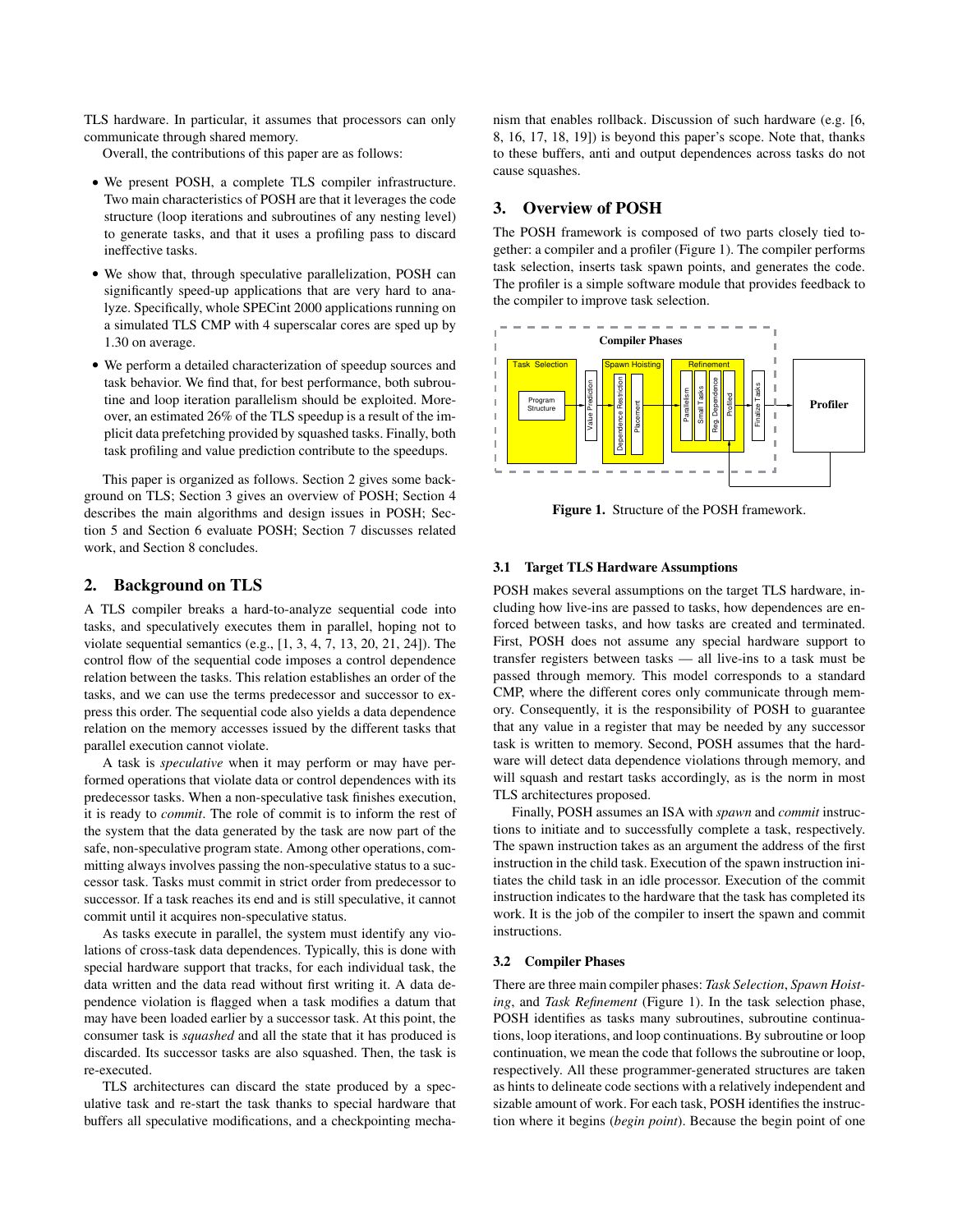task is the *end point* of another, POSH then adds commit instructions right before each begin point. The output of the task selection phase is a set of begin points.

Immediately after task selection, POSH invokes the *Value Prediction* pass (Figure 1). This pass predicts the values of certain kinds of variables that cross task boundaries, hoping to reduce the number of data dependence violations. Specifically, POSH predicts the values of function return variables and variables that are or behave like loop induction variables.

In the spawn hoisting phase, POSH inserts task spawn instructions at the begin points of all tasks, creating what we call *spawn points*. Then, POSH considers each of the spawn instructions and tries to hoist them as much as possible in the intermediate representation of the program. The goal of hoisting the spawn points is to enhance parallelism and prefetching as much as possible. There are, however, three constraints on how far can POSH hoist a spawn instruction. These constraints are discussed in Section 4.2 and are represented in the figure as the *Dependence Restriction* box.

In the task refinement phase, POSH makes the final decisions on which tasks will make it into the final binary. This phase is composed of a number of passes, whose goal is to improve the quality of the final set of tasks chosen for execution. From the perspective of the compiler, the profiler is part of this task refinement process.

The refinement phase includes the *Parallelism*, *Small Tasks*, *Register Dependence* and *Profiled* steps. The first three steps eliminate tasks that have certain characteristics, namely they are not spawned farther than some threshold number of instructions from their begin point, are smaller than certain threshold static task size, or have too many live-ins, respectively. The last step (*Profiled*) accepts input from the profiler and uses it to eliminate a final set of tasks.

In the *Finalize-Tasks* step, the compiler inserts all instructions needed to correctly spawn, execute, and commit tasks, as well as to perform value prediction. The final code generation varies depending on whether we plan to profile or not. If we do, then extra information (e.g., task id) is encoded into each task to allow the profiler to communicate back to the compiler.

We built these phases as a part of gcc-3.5, which was later merged into gcc-4.0. This allows us to leverage a complete compiler infrastructure. We perform our transformations in the tree SSA high-level intermediate representation [11].

#### **3.3 Profiler**

The profiler provides a list of tasks that are beneficial for performance. The compiler uses this information to eliminate the nonbeneficial tasks. The profiler also informs the compiler of the effectiveness of value prediction.

When the profiler runs, it collects information about each task. The information can be used to estimate the amount of parallelism the task enables, the likelihood that the task is squashed, and whether the task may offer benefits due to prefetching. A more detailed explanation of the profiler algorithms is given in Section 4.4. On average, a profiler run takes about 5 minutes on an Intel 3GHz desktop.

# **4. Algorithms and Design Issues**

## **4.1 Task Selection**

Task selection is easier for TLS compilers than for conventional parallelizing compilers. The reason is that dependences are allowed to remain across tasks, since the hardware ultimately guarantees correct execution. In practice, a variety of heuristics can be used to choose tasks. The resulting tasks should ideally have no crosstask dependences, enough work to overcome overheads, and few live-ins. Choosing tasks that provide the optimal performance improvement is NP-hard [1].

POSH's heuristic to select tasks is to rely on the structure that the programmer gave to the code. Specifically, POSH uses the following modules as potential tasks: (i) subroutines at any nesting level, (ii) their continuations, (iii) loop iterations at any nesting level, and (iv) loop continuations. We refer to the first two types of tasks as "subroutines" and the last two types as "loop iterations".

As an example, Figure 2 shows how POSH generates tasks out of a subroutine and its continuation (Chart (a)), or out of loop iterations (Chart (c)). Chart (a) shows a code segment with a call to subroutine *S1*. POSH identifies two tasks: the call to *S1* and its continuation code (the code that follows the call). Consequently, it inserts begin points *BP2* and *BP1*, respectively.

Chart (c) shows a loop as it is typically represented in the intermediate representation of gcc-3.5. The representation typically places the update of the induction variable (*i* in the example) right before the backward jump. POSH identifies loops in the program by computing the set of strongly connected nodes in the control flow graph. Then, it tries to identify the update to the induction variable, and it places the task begin point for iteration *n* (*BP* in the figure), right before the update of the induction variable in iteration *n-1*. With this approach, induction variables neither need to be predicted nor cause dependence violations. In the cases where gcc-3.5 does not follow this pattern, POSH does predict the values of induction variables.

### **4.2 Spawn Hoisting**

In the spawn hoisting phase, POSH places a spawn instruction at the begin point of every task, and then tries to hoist it as much as possible in the intermediate representation of the program. The amount of hoisting is limited by three constraints. First, the spawn instruction should not be before the definition of any variable used or very likely used in the task — except if value prediction is used. Second, the spawn should be in a location that is execution equivalent to the start of the task<sup>1</sup>. This constraint ensures that a task is spawned if and only if it needs to be executed.

Finally, if a task spawns multiple children tasks, the spawn instructions should be placed so that children tasks are spawned in strict reverse sequential order. This means that the child task that is latest in sequential order should be spawned first, and similarly for the other children tasks. As explained in [15], the reason for this convention is to simplify the CMP microarchitecture, while still enabling a high degree of task spawn flexibility and high performance.

Figure 2(b) shows the code from Chart (a) after transformation. The continuation task in Chart (a) (the one starting at *BP1*) has the live-in variable *y*. Consequently, we need to ensure that *y* is written to memory before the continuation task is invoked, and that *y* is read from memory inside the continuation task. POSH ensures this by declaring a volatile variable  $v \, y$  (Chart (b)). Updates to such a

<sup>&</sup>lt;sup>1</sup> We say that location  $l_1$  in the control flow graph is execution equivalent to location  $l_2$  of the start of the task when the instruction in  $l_2$  executes if and only if the instruction in  $l_1$  has executed, and both instructions are executed the same number of times and in an interleaved manner.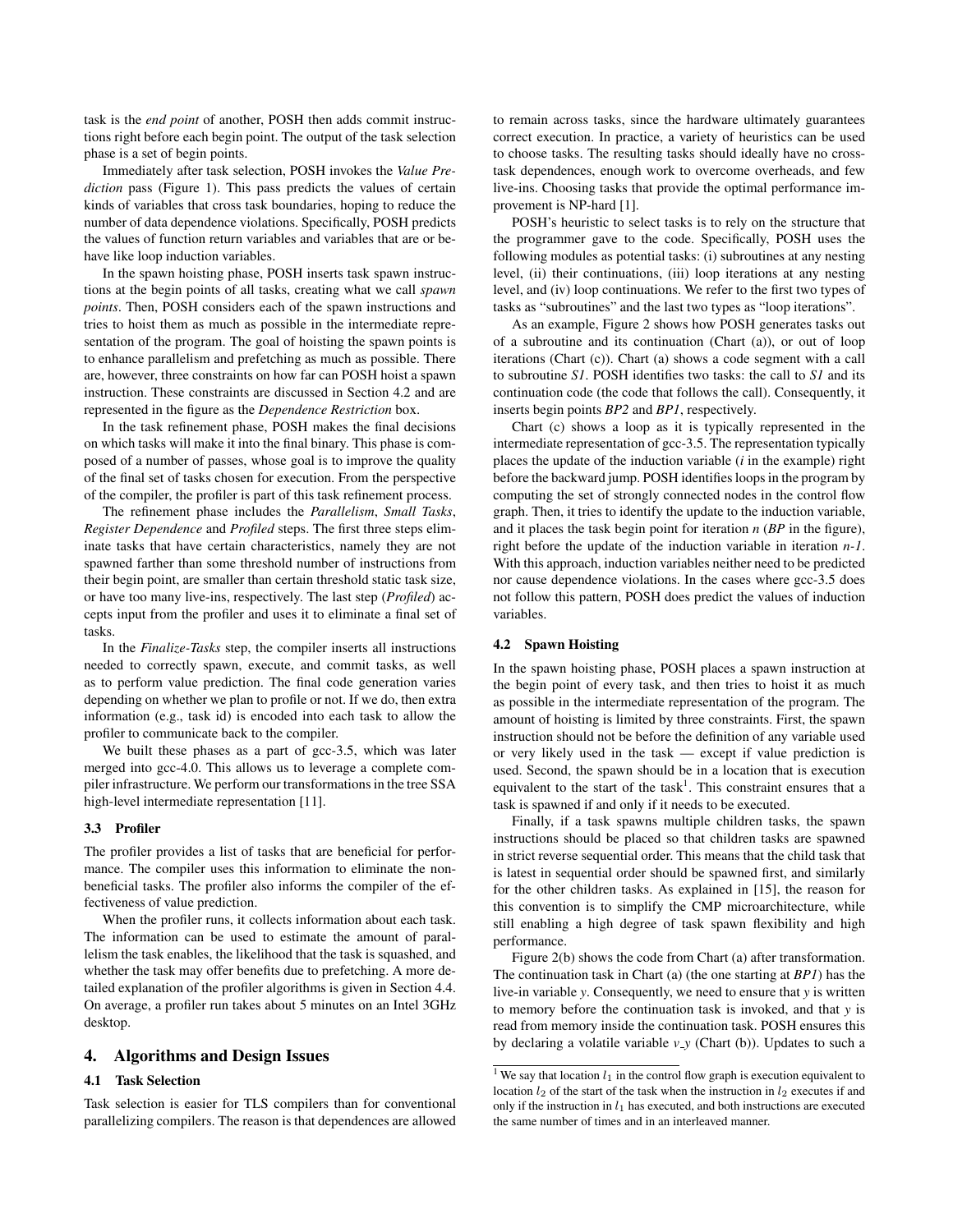

**Figure 2.** Generating tasks out of a subroutine and its continuation, and out of loop iterations. In Charts (c) and (d), the loop body is assumed to contain potential cross-iteration dependences.

variable will always be propagated to memory. Then, before the continuation task is spawned, POSH copies *y* to *v y*. Inside the continuation task, *v y* is read from memory and copied to *y*.

As Chart (b) shows, the spawn for the continuation task is hoisted all the way up to after the update to  $v_y$  (spawn point *SP1*). It cannot be hoisted further due to the first constraint above. The spawn for the subroutine task (*Task 2*) is hoisted up to right after spawn point *SP1*. POSH does not hoist it earlier because of the third constraint described above: since *Task 2* is earlier than *Task 1* in sequential order and both tasks are spawned from the same task, *Task 2* should be spawned after *Task 1* is spawned. A valid alternative but possibly worse for parallelism is for *Task 2* to spawn earlier and for *Task 1* to spawn from *Task 2*.

Figure 2(b) also includes the commit statements for the tasks. Recall that a commit statement is placed at the end of each task, which is right before the begin point of the next task.

Finally, Figure 2(d) shows the code from Chart (c) after transformation. As in Chart (b), POSH introduces a volatile variable to ensure that variable *i* is written to memory at every iteration and read from memory by the successor iteration. Note that the spawn for *Task 1* can be hoisted only up to the beginning of the loop body because of the execution equivalence constraint. POSH also inserts the commit statement.

#### **4.3 Prefetching Effects**

The speedup of TLS comes from two effects: task parallelism and data prefetching. Figure 3 shows how two TLS tasks, *Task 1* and *Task 2* (Chart (a)) can benefit from parallelism and prefetching. TLS benefits from parallelism when the two tasks run concurrently (Chart (b)). TLS benefits from data prefetching when a task suffers a cache miss on datum *A*, the task is then squashed, and later a second task that will not be squashed obtains *A* from the cache. This second task can be the re-execution of the squashed task or a different task.

Figure 3(c) illustrates this effect when the task that benefits from prefetching is the one that was squashed. In its first execution, *Task 2* suffers a miss on variable *A*. Later, due to a dependence violation, *Task 2* is squashed and restarted. In the re-execution, when *Task 2* accesses *A* again, it finds the data already in the cache. Consequently, while there is little parallelism between *Task 1* and



**Figure 3.** The two potential benefits of TLS: parallelism and prefetching.

*Task 2* in Figure 3(c), TLS speeds up the program because *Task 2* benefits from automatic data prefetching.

Figure 4 shows a code snippet from the SPECint 2000 *gap* application that illustrates prefetching. The while loop has loopcarried dependences in *hdP*, *hdL*, and *i*. Consequently, existing TLS compilers are unlikely to parallelize this loop. However, parallelizing this loop yields significant performance gains due to prefetching. Specifically, *ProdInt()* calculates the product of two integer numbers. The numbers are stored in memory in a tree data structure. As a result, *ProdInt()* has poor locality and suffers many L2 misses. Fortunately, the squashed tasks bring in lines into the cache that are very likely to be needed later.

| $i = HD TO INT(hdR);$ |                                                                    |
|-----------------------|--------------------------------------------------------------------|
| while ( $i := 0$ ) {  |                                                                    |
|                       | if ( $i \, \hat{\mathcal{S}}$ 2 == 1 ) hdP = ProdInt ( hdP, hdL ); |
|                       | if $(i > 1)$ hdL = ProdInt $(kdL, hdL)$ ;                          |
| $i = i / 2$ ;         |                                                                    |
|                       |                                                                    |

**Figure 4.** Code snippet from the SPECint 2000 *gap* application that illustrates prefetching.

POSH exploits prefetching implicitly. In addition, the profiler tries to expose its effect. We examine the profiler next.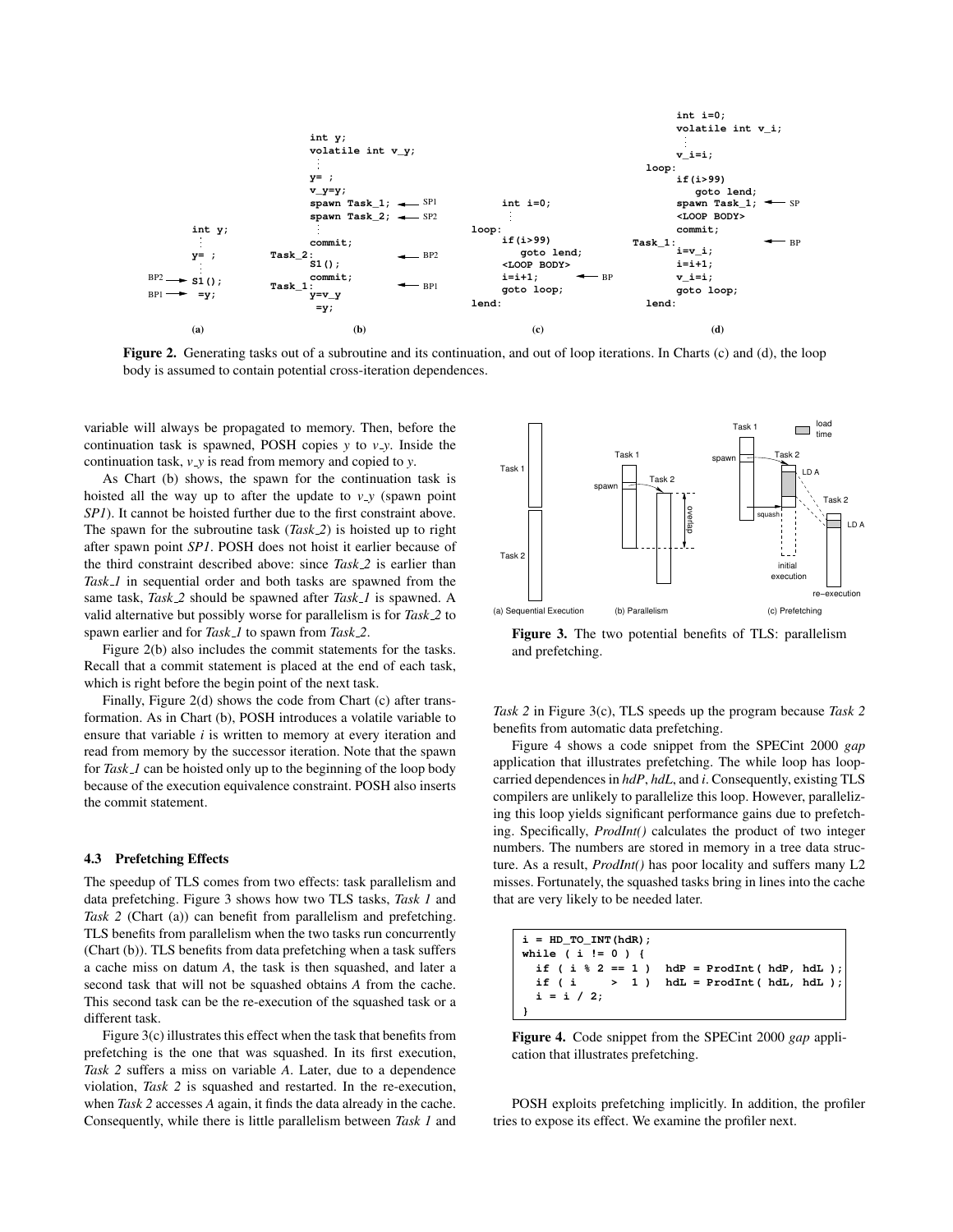## **4.4 Profiler**

The profiler runs the applications with the *Train* input set. The execution of the tasks is *serial*, does not assume any TLS architectural support, and models only some rudimentary timing. In addition, the profiling analysis is not tied to any number of processors; instead, it assumes that an unlimited number of processor cores will be available.

With so few constraints, the profiling framework is widely usable in a variety of circumstances. The profiler also models a simple cache (without modeling time) to estimate the number of L2 cache misses. The latter are used for prefetching analysis. Simulating a cache without modeling time introduces only a small overhead. Overall, an average profiler run takes about 5 minutes on a desktop.

#### **4.4.1 Profiler Execution**

The profiler assumes that every instruction executed takes  $C_I$  cycles, except for loads and stores that miss in the L2 cache, which take  $C_{L2Miss}$  cycles. It also assumes some constant overhead for squashing a task and its successors and restarting the task  $(Ovhd_{squash})$ , and for spawning a task  $(Ovhd_{spawn})$ . With all this information, the profiler can build a rudimentary model of the TLS execution.

Let us consider an example (Figure 5-(a)). Although the profiler executes the code sequentially, it assigns a time to each instruction as if the tasks were executed in parallel. Specifically, when the profiler executes the first instruction of *Task 2*, it rewinds the time back to when the task would be spawned  $(T_1)$  plus the spawn overhead  $(Ovhd_{spawn})$ .



**Figure 5.** Example of profiler models.

For each spawn instruction, the profiler records the time and the target task. For each store, it records the time and the address stored to. When the profiler encounters a load to an address, it checks the table of recorded stores to find the latest store that wrote to that address. If the time of the load is less than the time of the store, the profiler has detected a potential dependence violation. At this point, the profiler conceptually squashes the consumer task and updates the times of its instructions.

An example is shown in Figure 5-(b). In the figure, the profiler executed the  $STX$  in Task 1 and assigned time  $T_{st}$  to it. Later, the profiler encounters the LDX in *Task 2* at a time that we call  $CurrTime$ . Since  $CurrTime < T_{st}$ , it means that *Task 2* needs to be squashed. As a result, the profiler updates the times

of all instructions in *Task 2*. In particular, the new LDX time is NewCurrTime:

$$
NewCurrent Time = T_{st} + Ovhd_{squash}
$$
  
+ 
$$
CurrTime - T_{spawn} - Ovhd_{spawn}
$$
  
- 
$$
N_{L2Miss} \times (C_{L2Miss} - C_I)
$$

In this formula,  $T_{spam}$  is the time associated with the initial spawn of *Task 2*, and  $N_{L2Miss}$  is the number of L2 misses suffered by the first execution of *Task 2* until it reached LDX. With this method, the profiler models the squash and re-execution with a single sequential run.

## **4.4.2 Benefit of a Squashed Task**

Based on the previous discussion, the profiler estimates the expected performance benefit of a squashed task. The benefit is a combination of (i) any task overlap remaining after re-execution, and (ii) prefetching effects, as follows:

$$
Benefit = Overlap + Prefetch
$$
  
=  $(T_{end} - T_{st} - Ovhd_{squash})$   
+  $(C_{L2Miss} - C_I) \times M_{L2Miss}$ 

In the formula,  $T_{end}$  and  $T_{st}$  are the times when *Task 1* finishes and executes *ST X*, respectively (Figure 5-(b)).  $M_{L2Miss}$  is the number of misses suffered by the first execution of *Task 2* until *Task 1* executed *ST X* and squashed *Task 2*. This simple model assumes that all these missing data will be re-accessed by *Task 2* or another non-squashed task.

#### **4.4.3 Task Elimination**

The profiler uses three criteria to identify the tasks that need to be eliminated: task size, hoisting distance, and squash frequency. First, due to the overhead of task spawning, small tasks are unlikely to provide much benefit. Consequently, we eliminate a task if its size is smaller than threshold  $Th_{sz}$  and it spawns no other task. We treat small tasks that spawn other tasks with care. The reason is that if such small tasks can be hoisted significantly (see next criteria), their callees would benefit substantially.

Second, we examine the hoisting distance, namely the number of instructions between the spawn point of a task and the begin point of that task. Short hoisting distances do not expose much overlap between tasks, while long hoisting distances are likely to introduce too many data dependences. Consequently, we eliminate the tasks that have a hoisting distance smaller than  $Th_{min h d}$  or larger than  $Th_{max h d}$ . This dynamic algorithm complements one of our compiler steps that eliminated tasks that had small *static* hoisting distances.

Finally, task squashes are very expensive. Consequently, we eliminate tasks with an average number of squashes per task commit that is higher than a squash threshold  $Th_{sq}$ . However, based on Section 4.4.2, we know that some squashes may result in a net positive performance effect due to partial overlap or prefetching. Consequently, we apply a correction to this rule. Specifically, if a task to be eliminated due to squashes has a performance benefit (*Benefit* as defined in Section 4.4.2) higher than a squash benefit threshold  $Th_{sb}$ , the task is not eliminated.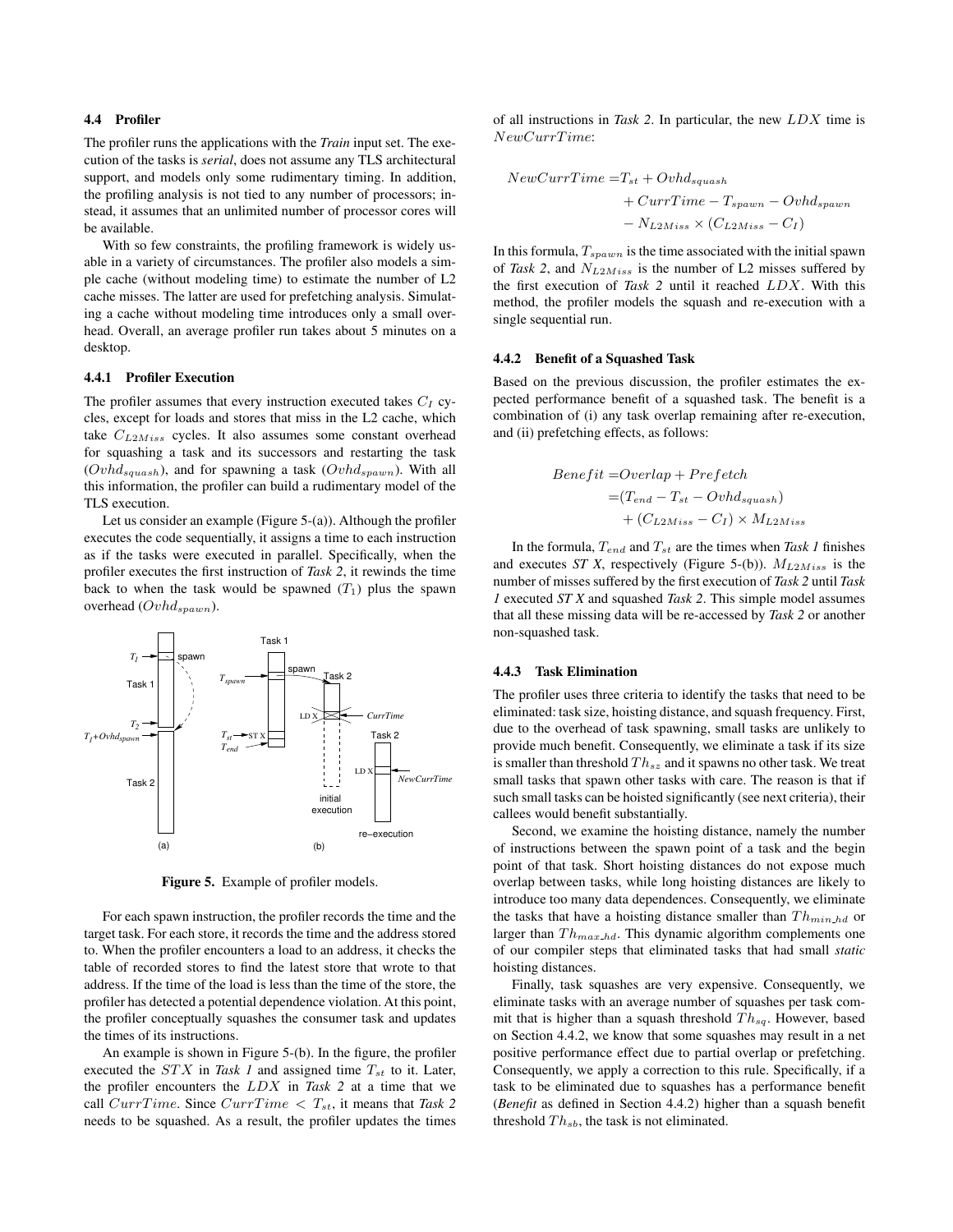# **4.5 Software Value Predictor**

There are some specific locations in the code where value prediction has been shown profitable in previous studies (e.g., [9, 12, 22]). In POSH, we use value prediction in three cases: some function return variables, loop induction variables, and some variables in loops that have a behavior similar to induction variables. For these cases, POSH uses a software value prediction scheme similar to the one in [9]. Such scheme leverages the TLS dependence tracking hardware to squash a task that used a wrong prediction.

## **5. Methodology**

# **5.1 Simulated Architecture**

Since there is no hardware platform that supports TLS, we target POSH to SESC, a cycle-accurate execution-driven simulator [14]. The simulator models out-of-order superscalar processors and memory subsystems in detail. The TLS architecture modeled is shown in Table 1. It is a four-processor CMP with TLS support. Each processor is a 3-issue core and has a private L1 cache that buffers the speculative data. The L1 caches are connected through a crossbar to an on-chip shared L2 cache. The CMP uses a TLS coherence protocol with lazy task commit and speculative L1 caches similar to [15]. There is no special hardware for communicating register values between cores.

| Frequency         | 4 GHz             | <b>ROB</b>            | 132         |
|-------------------|-------------------|-----------------------|-------------|
| Fetch width       |                   | I-window              | 68          |
| Issue width       |                   | LD/ST queue           | 48/42       |
| Retire width      |                   | Mem/Int/Fp unit       | 1/2/1       |
| Branch predictor: |                   | Spawn Overhead        | 12 cycles   |
| Mispred. Penalty  | 14 cycles         | Squash Overhead       | 20 cycles   |
| <b>BTB</b>        | $2K$ , $2$ -way   |                       |             |
| L1 Cache:         |                   | L <sub>2</sub> Cache: |             |
| Size, assoc, line | 16KB, 4, 64B      | Size, assoc, line     | 1MB, 8, 64B |
| Latency           | 3 cycles          | Latency               | 12 cycles   |
|                   |                   | Memory:               |             |
| Lat. to remote L1 | at least 8 cycles | Latency               | 500 cycles  |
|                   |                   | Bandwidth             | 10GB/s      |

**Table 1.** Architecture simulated. All cycle counts are in processor cycles.

In our evaluation, we report the speedups of this TLS CMP architecture over the sequential execution of the *original* application binaries running on a single-processor non-TLS architecture. The non-TLS architecture has one 3-issue core, one L1 cache, and one L2 cache like those in Table 1.

#### **5.2 Profiler Parameters**

Table 2 shows the parameters used to configure the profiler. We assume 1 cycle per instruction and a 200-cycle execution for an instruction that misses in L2. The latter is lower than the time to get to memory because the architecture we model is an out-oforder processor that can hide some of the latency by executing independent instructions.

| $C_{L2Miss}$    | 1 cycle<br>200 cycles  | $Th_{sz}$<br>$Th_{min.hd}$ | 30 instructions<br>150 instructions |
|-----------------|------------------------|----------------------------|-------------------------------------|
|                 |                        | $Th_{max\_hd}$             | 5M instructions                     |
| $Ovhd_{spawn}$  | 12 cycles<br>20 cycles | $Th_{sa}$                  | 0.55                                |
| $Ovhd_{sauash}$ |                        | $Th_{sb}$                  |                                     |

**Table 2.** Profiler parameters.

In the rightmost column of Table 2, we show the threshold values used in our profiler.  $Th_{sz}$  is set to 30 to prevent selecting very small tasks. The minimum and maximum spawn distance thresholds,  $Th_{min h d}$  and  $Th_{max h d}$ , respectively, are set to conservative values. The squash threshold  $Th_{sq}$  is set to 0.55, which means that a task squashed more than about once out of 2 commits will typically be eliminated. Finally, we set  $Th_{sb} = 0$ , so that no task is eliminated if there is any benefit at all from squashing.

## **5.3 Applications Evaluated**

We run the SPECint 2000 applications using the *Ref* data set. The profiler uses the *Train* data set. All of the SPECint 2000 codes are included except three that fail our compilation pass (*gcc*, *perlbmk*, and *eon* — the latter because C++ is not currently supported).

The baseline binaries for sequential execution have no TLS or any other additional instructions. For the TLS binaries, POSH rearranges the code into tasks and adds extra instructions for spawn, commit, passing live-ins through memory, and value prediction.

In both the TLS and non-TLS compilations, we first run SGI's source-to-source optimizer (copt from MIPSPro) on the SPECint code. This pass performs partial redundancy elimination, loop unrolling, inlining, and other optimizations.

To accurately compare the performance of the different binaries, we cannot simply time a fixed number of instructions. The reason is that TLS binaries have more instructions. Instead, "simulation markers" are inserted in the code of each binary, and simulations are run for a given number of markers. After skipping the initialization (typically over 1 billion instructions), a certain number of markers are executed, so that the baseline binary graduates from 500 million to 1 billion instructions.

# **6. Evaluation**

To evaluate POSH, we examine several issues: task selection, static and dynamic task characteristics, memory behavior, prefetching, and effectiveness of the profiler and value prediction.

# **6.1 Impact of Task Selection**

To evaluate the performance impact of selecting tasks based on different types of code structure, we conduct three experiments. In the experiments, we select as tasks: (1) only subroutines and subroutine continuations (*Subr*), (2) only loop iterations and loop continuations (*Loop*), or (3) all such tasks (*Subr+Loop*). Figure 6.1 shows the speedup obtained by these three selection algorithms over the sequential execution.



**Figure 6.** Speedup of the TLS execution over the sequential one for different task selection algorithms.

As shown in the figure, the best speedups are obtained when both types of tasks are selected (*Subr+Loop*). With this task selec-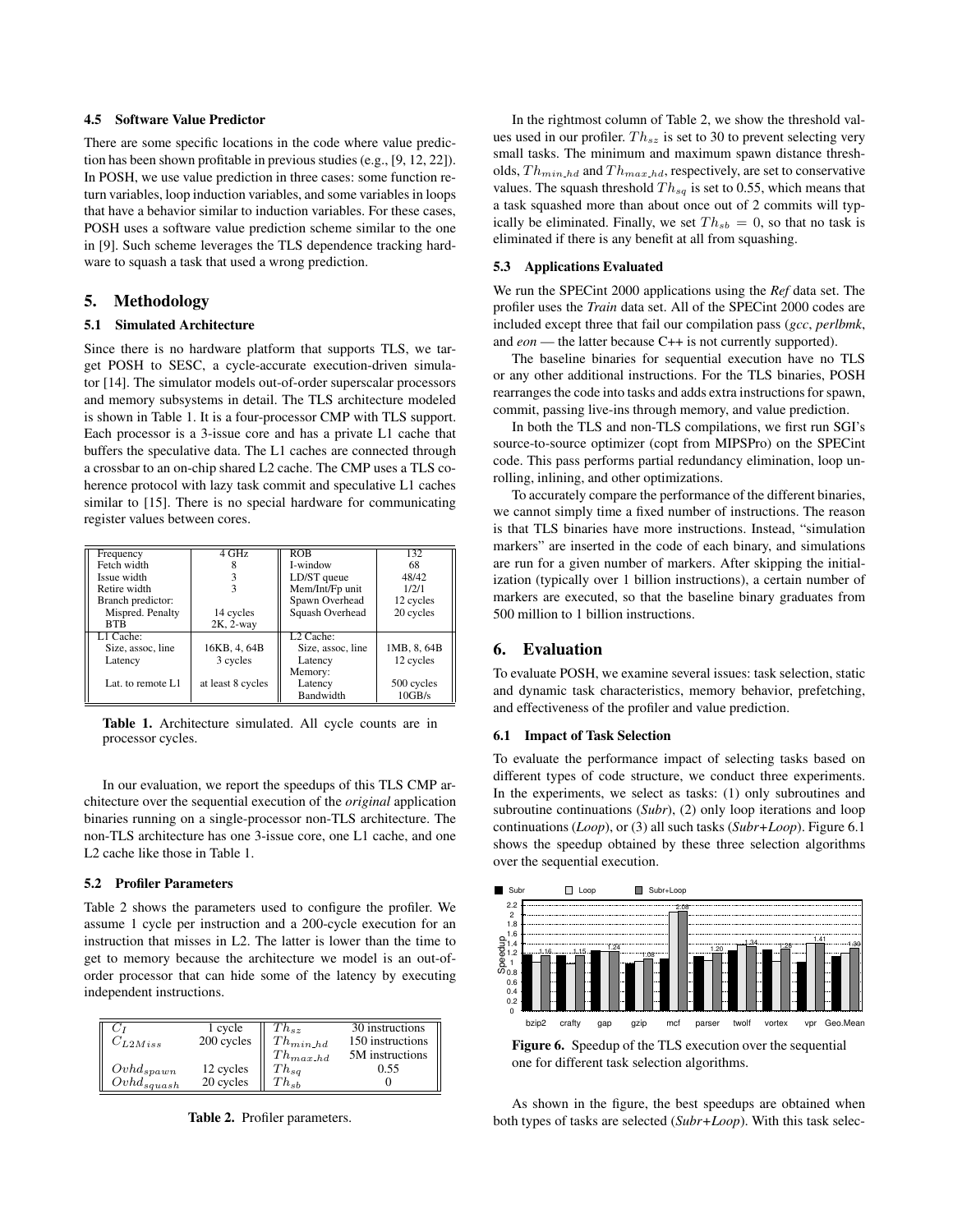| App.    | $#$ of Subr    | # of Loops with | # of Register Live-Ins |      |      | # of Register Live-Outs |      |      |
|---------|----------------|-----------------|------------------------|------|------|-------------------------|------|------|
|         | <b>Tasks</b>   | Loop Tasks      | All                    | Subr | Loop | All                     | Subr | Loop |
| bzip2   | O              |                 | 3.1                    | 3.0  | 3.1  | 4.3                     | 5.6  | 4.1  |
| crafty  | 38             |                 | 6.6                    | 6.6  | 8.0  | 8.0                     | 8.0  | 9.0  |
| gap     | 18             |                 | 5.1                    | 3.2  | 6.5  | 5.3                     | 2.8  | 7.0  |
| gzip    | 11             |                 | 2.8                    | 3.3  | 2.1  | 4.1                     | 4.7  | 3.0  |
| mcf     | $\overline{c}$ |                 | 3.4                    | 6.0  | 3.4  | 4.3                     | 5.5  | 4.3  |
| parser  | 95             | 35              | 6.7                    | 9.3  | 1.6  | 8.4                     | 11.7 | 2.2  |
| twolf   | 15             |                 | 3.8                    | 5.0  | 2.6  | 3.8                     | 5.0  | 2.6  |
| vortex  | 105            |                 | 7.0                    | 7.0  | 9.0  | 5.1                     | 5.1  | 9.0  |
| vpr     | $\mathbf{0}$   |                 | 12.1                   | 0.0  | 12.1 | 13.8                    | 0.0  | 13.8 |
| Average | 32.2           | 7.3             | 5.7                    | 4.8  | 5.4  | 6.3                     | 5.4  | 6.1  |

**Table 3.** Static task information.

| App.    |                | $#$ of Tasks $(\%)$ |      | # of Instructions $(\% )$ |         | Avg. Size (Insts) |                |         | Busy  |             |
|---------|----------------|---------------------|------|---------------------------|---------|-------------------|----------------|---------|-------|-------------|
|         | <b>Success</b> | Restart             | Kill | <b>Success</b>            | Restart | Kill              | <b>Success</b> | Restart | Kill  | <b>CPUs</b> |
| bzip2   | 56.7           | 14.5                | 28.8 | 93.3                      | 3.8     | 2.9               | 965.8          | 153.4   | 59.1  | 1.35        |
| crafty  | 47.9           | 22.6                | 29.5 | 77.4                      | 8.5     | 14.1              | 1175.0         | 271.9   | 346.9 | 1.74        |
| gap     | 19.1           | 29.4                | 51.5 | 59.9                      | 27.7    | 12.4              | 553.8          | 166.2   | 42.3  | 2.08        |
| gzip    | 32.5           | 21.9                | 45.6 | 52.8                      | 18.9    | 28.3              | 202.6          | 107.3   | 77.3  | 2.14        |
| mcf     | 77.1           | 13.4                | 9.5  | 84.1                      | 13.0    | 2.9               | 68.1           | 60.1    | 19.1  | 2.94        |
| parser  | 35.7           | 24.5                | 39.8 | 67.8                      | 20.6    | 11.6              | 279.9          | 124.0   | 43.0  | 1.86        |
| twolf   | 65.7           | 14.4                | 19.9 | 88.7                      | 7.3     | 4.0               | 308.7          | 116.5   | 45.5  | 1.67        |
| vortex  | 54.0           | 24.8                | 21.2 | 81.1                      | 9.6     | 9.3               | 391.4          | 101.0   | 114.1 | 2.27        |
| vpr     | 22.7           | 28.5                | 48.8 | 56.2                      | 28.8    | 15.0              | 334.9          | 136.8   | 41.5  | 2.82        |
| Average | 45.7           | 21.6                | 32.7 | 73.5                      | 15.3    |                   | 475.6          | 137.5   | 87.7  | 2.10        |

**Table 4.** Dynamic task information.

tion algorithm, TLS delivers speedups that reach 2.08 in *mcf*, and have a geometric mean of 1.30. Of the other two algorithms, while some applications perform better with *Subr*, others perform better with *Loop*. Consequently, selecting only either *Subr* or *Loop* is not enough to get the best results. In the rest of the paper, we use both types of tasks.

These significant *Subr+Loop* speedups make POSH an attractive TLS compiler infrastructure, given that they are obtained in a fully automated manner for hard-to-analyze, pointer-based programs such as SPECint.

#### **6.2 Task Characterization**

### **6.2.1 Static Information**

Table 3 gives static information on the tasks selected by POSH after all the passes, including the profiler. The second column shows the number of subroutine and subroutine continuation tasks, while the third column shows the number of loops whose iterations and continuations are given out as tasks. The average figures for these parameters are 32.2 and 7.3, respectively. Their relative value is not surprising, given that SPECint applications usually have many subroutine calls. *Vpr* is an interesting case, with only two static loops, yet yielding a speedup of 1.41 with *Loop* (Figure 6.1).

The last two groups of columns show the average number of register live-ins and live-outs, respectively, per task. These numbers are small. On average, a task has about 6 register live-ins and 6 register live-outs.

## **6.2.2 Dynamic Information**

Figure 7 shows the cumulative distribution of the dynamic size of tasks that commit. The bulk of the committing tasks have 50-500 instructions and seldom have more than 4,000 instructions.



**Figure 7.** Distribution of the average size of dynamic tasks that commit, in number of instructions.

Table 4 shows information on the dynamic behavior of tasks. Tasks are grouped into those that successfully commit (*Success*), those that cause a dependence violation and have to be re-executed (*Restart*), and those that are successors of *Restart* tasks and, therefore, are killed (*Kill*). Columns 2-4 show the fraction of tasks of each type, while Columns 5-7 show the fraction of instructions belonging to each type of task, and Columns 8-10 show the average size of the tasks of each type.

The table shows that slightly over 50% of the dynamic tasks get restarted or killed. Since the restarted or killed tasks do not typically run to completion, they correspond to only around 26% of all the instructions executed. The table also shows that the average size of the tasks that commit is 476 instructions, while tasks that get restarted or killed are on average much smaller.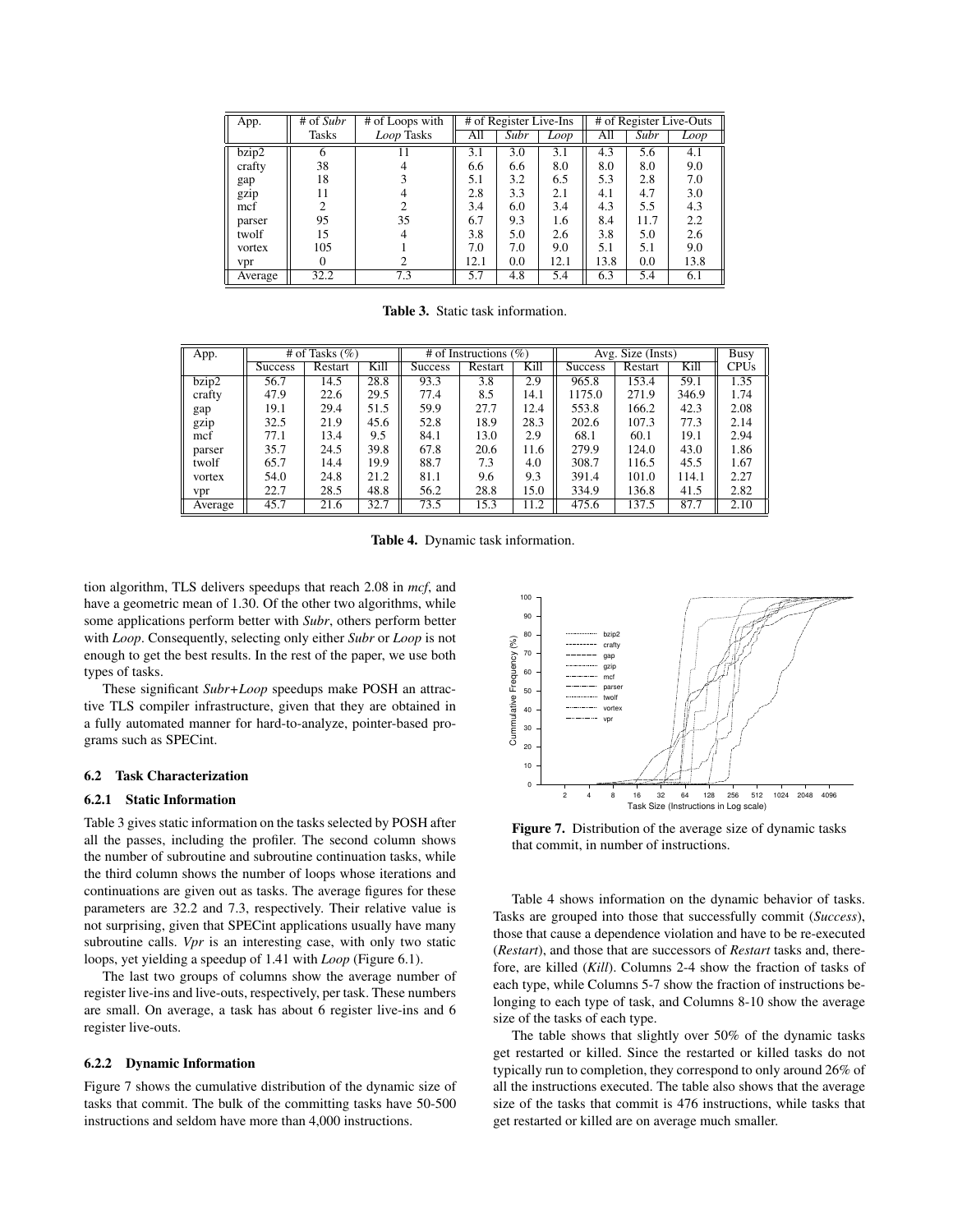The last column of Table 4 shows the number of busy CPUs. On average, there are 2.10 busy CPUs. As shown in the previous columns, some of the work is wasted in restarted and killed tasks.

## **6.3 Memory System Access Characterization**

To gain insight into the speedups delivered by TLS, we analyze the memory system accesses. Figure 8 breaks down the read requests according to where they are satisfied from. A read request can be satisfied by the processor's load/store queue (*Forwarded*), the local L1, a remote L1 (only for TLS execution), the L2 cache, and main memory. For each application, Figure 8 shows the number of read requests for the sequential (*S*) and TLS (*T*) executions. The bars are normalized to the sequential execution. In the TLS execution, only reads from committed tasks are considered.



**Figure 8.** Distribution of where the reads are satisfied from. In the figure, *S* and *T* refer to sequential and TLS execution, respectively.

The figure shows that the TLS execution has more reads. On average, it has about 20% more reads. This is because the TLS binary code is less efficient, as the compiler has a hard time optimizing across task boundaries. Moreover, the TLS binary adds instructions to pass task live-ins through memory. The figure also shows that, in both sequential and TLS execution, most of the reads are satisfied by the L1. However, in TLS, some of these accesses are satisfied by a remote L1. Overall, TLS execution is less efficient in that it has more reads and, on average, they take longer to complete.

The most expensive reads in Figure 8 are those that go to main memory. Figure 9 considers such reads for the TLS execution. They are labeled *Committed* in the figure, and are normalized to the number of reads to main memory under sequential execution. The figure also stacks up the reads to main memory issued by squashed tasks. Such reads can bring useless data into the caches (*Wasted*), or can bring useful data that are reused by a committed task, either from the L2 cache or from the L1 cache (*Prefetch to L2* and *Prefetch to L1*, respectively). Interestingly, Figure 9 shows that the number of reads to main memory by squashed tasks that end up prefetching data into L2 or L1 is significant. On average, they account for slightly less than 20% of the reads to main memory. These reads largely represent the prefetching effect of squashed tasks.

Note that these measurements do not include the small prefetching effect of write misses to memory by squashed tasks. While a write miss brings data into both L1 and L2, only L1 is updated. Since the L2 line remains clean, when the task is squashed, the L2 line is not invalidated. Such line could later be reused by a committed task. In practice, however, write misses are much less frequent



**Figure 9.** Total reads to main memory by committed and squashed tasks in TLS execution. The bars are normalized to the number of reads to main memory in sequential execution.

than read misses. Therefore, accounting for their prefetching effect into L2 would not change our analysis significantly.

## **6.4 Contribution of Prefetching to TLS Speedup**

The prefetching effect of squashed tasks contributes to the speedup of TLS execution. To see its contribution, we simulated a TLS execution where the data brought in by the *Prefetch to L2* and *Prefetch to L1* reads of Figure 9 are marked as invalid. Consequently, they are not reused, and committed tasks have to re-request them from main memory. We call this execution *TLS NoPrefetch*. Figure 10 compares the speedup of *TLS NoPrefetch* and TLS over sequential execution. The difference between the two bars is the effect of data prefetching induced by TLS.



**Figure 10.** Speedup of *TLS NoPrefetch* and TLS over sequential execution.

From the difference between the two bars, we see that most applications benefit from this type of prefetching. The application that benefits the most is *gap*. If we focus on the section of the geometric mean bars that is above 1, we see that *TLS NoPrefetch* is about one quarter lower than TLS (i.e.  $\frac{1.30 - 1.22}{1.30 - 1.00} = 0.26$ ). Consequently, we conclude that, roughly speaking, about one quarter of the TLS speedup comes from prefetching and the rest from parallelism.

# **6.5 Effectiveness of the Profiler**

To assess the effectiveness of the profiler, we compare the TLS code generated by POSH with and without the profiling pass. Figure 11 shows the speedups of such codes over the sequential execution. The figure shows that, without the profiler, the TLS execution obtains a minor average speedup of 1.04. If we apply the profiling pass, we obtain the 1.30 average speedup already presented in Section 6.1.

Table 5 gives insight into why the profiling pass is necessary in POSH. The table shows the number of static tasks before and after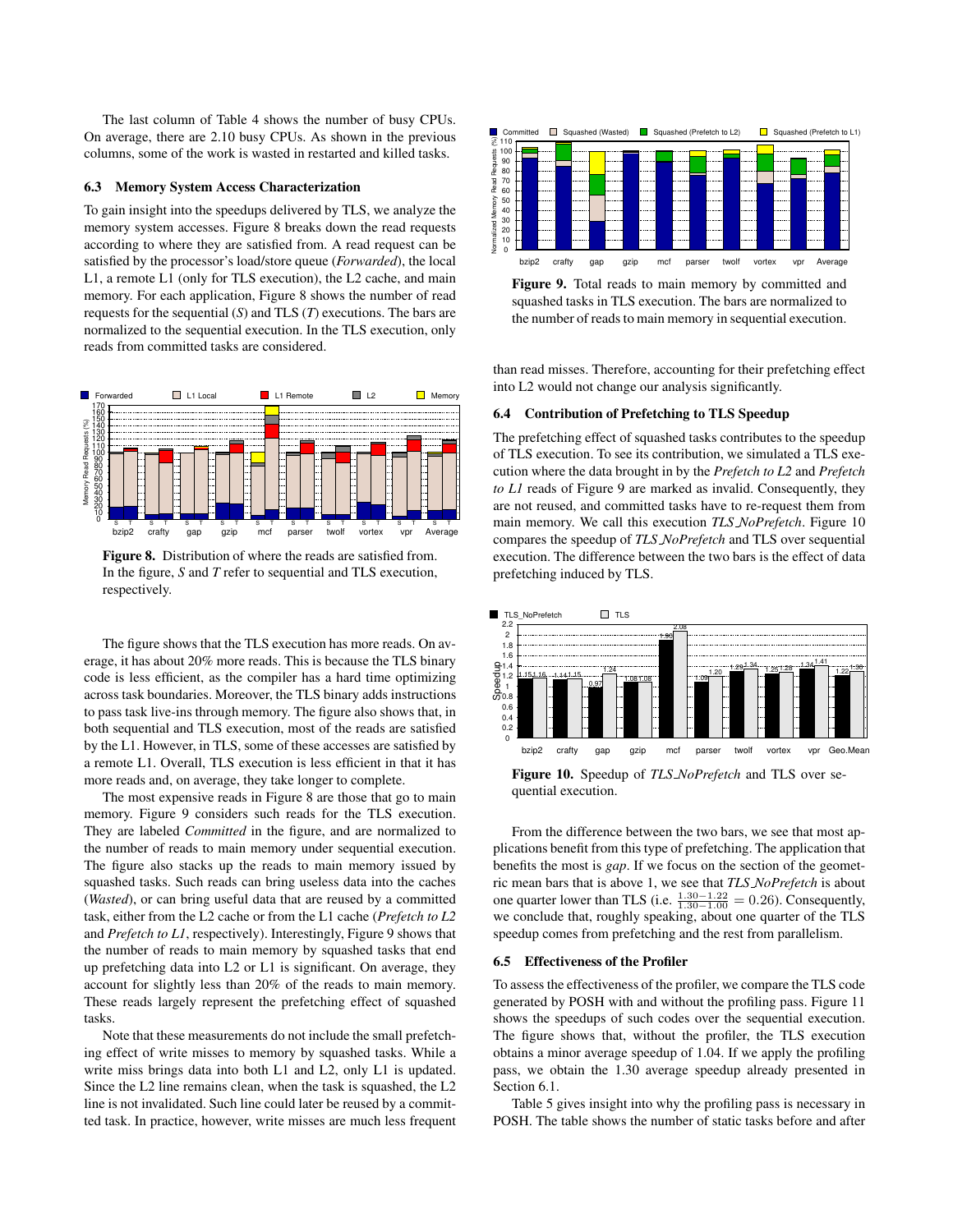

**Figure 11.** Speedup of TLS with and without the profiling pass over the sequential execution.

the profiling pass. Following Table 3, the figures in Table 5 add up the number of subroutine and subroutine continuation tasks, and the number of loops whose iterations and continuation are given out as tasks. From the table, we see that the profiler reduces the average number of such tasks from 198 to 39. Most of the tasks eliminated are small tasks, tasks that have little hoisting, and tasks that cause violations. In the current organization of POSH, we rely on the profiler to identify these tasks. For this reason, the profiling pass is needed for good performance.

| App.    | #Tasks Before<br>Profiling | #Tasks After<br>Profiling |
|---------|----------------------------|---------------------------|
|         |                            |                           |
| bzip2   | 120                        | 17                        |
| crafy   | 424                        | 42                        |
| gap     | 78                         | 21                        |
| gzip    | 57                         | 15                        |
| mcf     | 22                         |                           |
| parser  | 587                        | 130                       |
| twolf   | 75                         | 19                        |
| vortex  | 396                        | 106                       |
| vpr     | 26                         | $\mathfrak{D}$            |
| Average | 198.3                      | 39.5                      |

**Table 5.** Number of static tasks before and after the profiling pass.

# **6.6 Effectiveness of Value Prediction**

Finally, we consider the effectiveness of our value prediction techniques. Figure 12 shows the speedup of TLS with and without value prediction over the sequential execution. On average, the applications run about 7% slower if POSH does not use value prediction. Consequently, we recommend its use.



**Figure 12.** Speedup of TLS with and without value prediction over the sequential execution.

This average hides variations across applications. For example, *vpr* runs 31% slower without value prediction. According to Table 3, there are only two static loops selected to generate tasks in *vpr*. The induction variables of these two loops are highly predictable, and the loops show good parallelism. Prediction is needed in these two cases because the induction variable updates occur within an if-then-else statement — a solution like that in Figure 2(d) is not feasible.

On the other hand, some applications are hurt by value prediction. For example, *parser* runs about 5% faster without value prediction. The overhead of inserting extra instructions to support value prediction is not compensated by the performance gains in this application.

## **7. Related Work**

Several compiler infrastructures for TLS have been proposed but differ significantly in their scope. The Multiscalar compiler [21] selects tasks by walking the Control Flow Graph (CFG) and accumulating basic blocks into tasks using a variety of heuristics. The task selection methodology for the Multiscalar compiler was recently revisited by Johnson *et al.* [7]. Instead of using a heuristic to collect basic blocks into tasks, the CFG is now annotated with weights and broken into tasks using a min-cut algorithm. These compilers assume special hardware for dispatching threads; they do not specify when a thread should be launched.

A number of compilers focus only on loops [4, 5, 20, 24]. In SPSM [5], loop iterations are selected by the compiler as speculative threads. An interesting part of the work is the use of the *fork* instruction, very similar to our spawn instruction, that allows the compiler to specify when tasks begin executing. In addition, SPSM recognized the potential benefits from prefetching but proposed no techniques to exploit it. Du *et al.* [4] present a cost-driven compilation framework to statically determine which loops in a program deserve speculative parallelization. They compute a cost graph from the control flow and data dependence graphs and estimate the probability that misspeculation will occur along different paths in the graph. The cost graph, in addition to a set of criteria, determine which loops in a program deserve speculation.

Bhowmik and Franklin [1] build a framework for speculative multithreading on the SUIF-MachSUIF platform. Within this framework, they consider dependence-based task selection algorithms. Like Multiscalar, they focus on compiling the whole program for speculation, but allow the compiler to specify a spawn location as in SPSM. Mitosis [13] also focuses on parallelizing hard-to-analyze applications. A feature of Mitosis is that it generates pre-computation slices to predict the live-ins of tasks. Since the compiler does not need to guarantee the correctness of the precomputation slices, it performs aggressive optimizations to reduce their overhead.

In each of the above efforts, the compiler statically splits the program into tasks leveraging varying degrees of dependence analysis. In addition, all of these approaches use profiling to guide their task selection by collecting probabilities for common execution paths. In POSH, we use the program structure to identify tasks. We also use profiling to eliminate some tasks after the compiler has identified the tasks. Moreover, the profiler is prefetching-aware.

Some work has used dynamic information to improve selection of tasks for TLS [2, 10, 23]. Jrpm [2] decomposes a Java program into threads dynamically using a hardware profiler called TEST.